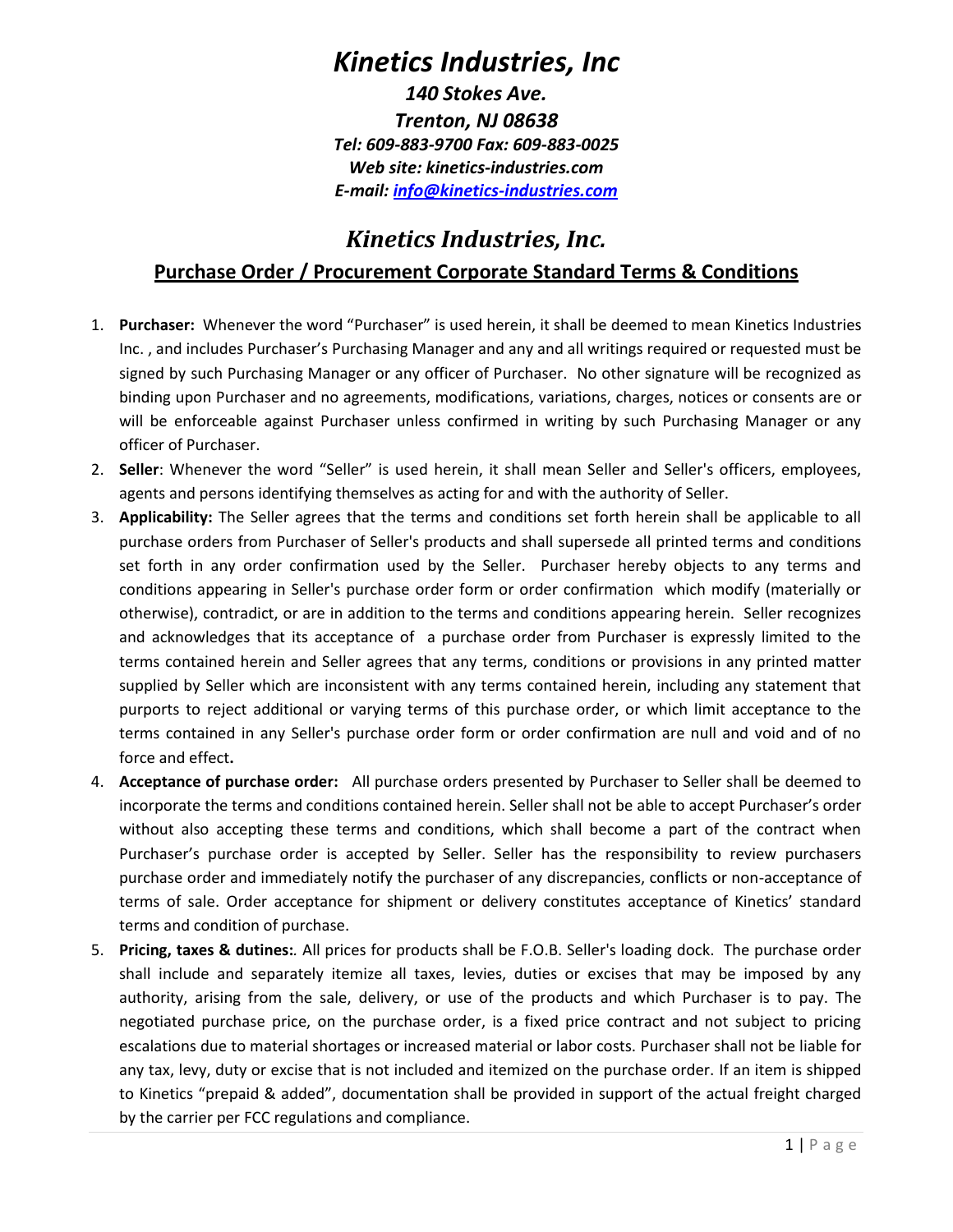#### *Kinetics Industries, Inc 140 Stokes Ave. Trenton, NJ 08638 Tel: 609-883-9700 Fax: 609-883-0025 Web site: kinetics-industries.com E-mail: info@kinetics-industries.com*

- 6. **Delivery / Risk Of Loss / Packaging / Freight damage claims:** Seller shall ship all goods by common carrier as designated by Purchaser to Seller in writing. Purchaser shall not be liable for any shipping or delivery charges incurred by Seller if Seller does not comply with Purchaser's written delivery instructions. In the absence of specified written delivery instructions from Purchaser, Seller is authorized to ship all goods by carrier F.O.B. Seller's loading dock. All costs for freight shall be based on those freight rates in effect on the date of shipment. Seller will prepare its products for normal, commercial, overland truck handling. All claims for breakage and damage, whether concealed or not, must be made to the carrier as soon as possible after the receipt of any such shipment. Seller will provide Purchaser with reasonable assistance in securing adjustments from the carrier for such damage claims. Transfer of title and the risk of loss of all products passes to the Purchaser when the products are made available to the common carrier for loading onto its vehicles at Seller's loading dock.
- 7. **Inspection:** If, upon the Purchaser's receipt and inspection of the goods, such goods shall appear not to be in conformance with the contract, the Purchaser shall, within ten (10) business days after the receipt thereof, notify the Seller of such non-conformance and afford the Seller a reasonable opportunity to inspect the goods and make any appropriate adjustment, repair, or replacement provided, however, any nonconformity of the goods resulting from an occurrence in transit shall not be Seller's responsibility and shall not be a basis for rejection by Purchaser. Purchaser shall have the right to accept conforming goods and reject all non-conforming goods without such acceptance being deemed an acceptance of the entire shipment. At Purchaser's election, Seller shall immediately replace all non-conforming goods with conforming goods or provide Purchaser with a pro-rata credit based upon unit price or measurement for such non-conforming goods, which Seller shall retrieve from Purchaser at its sole cost and expense.
- 8. **Payment terms:** Unless otherwise provided, payment for products purchased and delivered under this contract shall be made in U.S. dollars at the prices and time stipulated. In no event shall any late payment fee exceed one (0.5) % of the purchase order price (exclusive of shipping, taxes and levies) or any interest exceed six percent (4.5%) per annum. COD or CIA purchase must include a cash payment terms discount of a minimum of 2% of purchase price. The seller may not charge a "premium fee", service fee or handling fee for credit card payment. Sellers requiring EFT payment are responsible for all service fees associated with the transaction.
- 9. **Delays in shipment / Force majeure:** Seller shall meet the delivery dates and schedule dates as shown on this purchase order. For each day that a delivery is delayed beyond the scheduled delivery date, at Purchaser's election, Purchaser shall either be entitled to a credit equal to one percent (0.5%) of the purchase price or Purchaser may pursue a legal action for its damages. Reasons that are beyond the sellers control, such as labor strikes, war and acts of God are exempt from late shipment penalties.
- 10. **Shipping weights & dimensions:** Seller shall warrant the weights and dimensions as stated in the purchase order. Failure to meet the stated weights and dimensions shall render the goods nonconforming.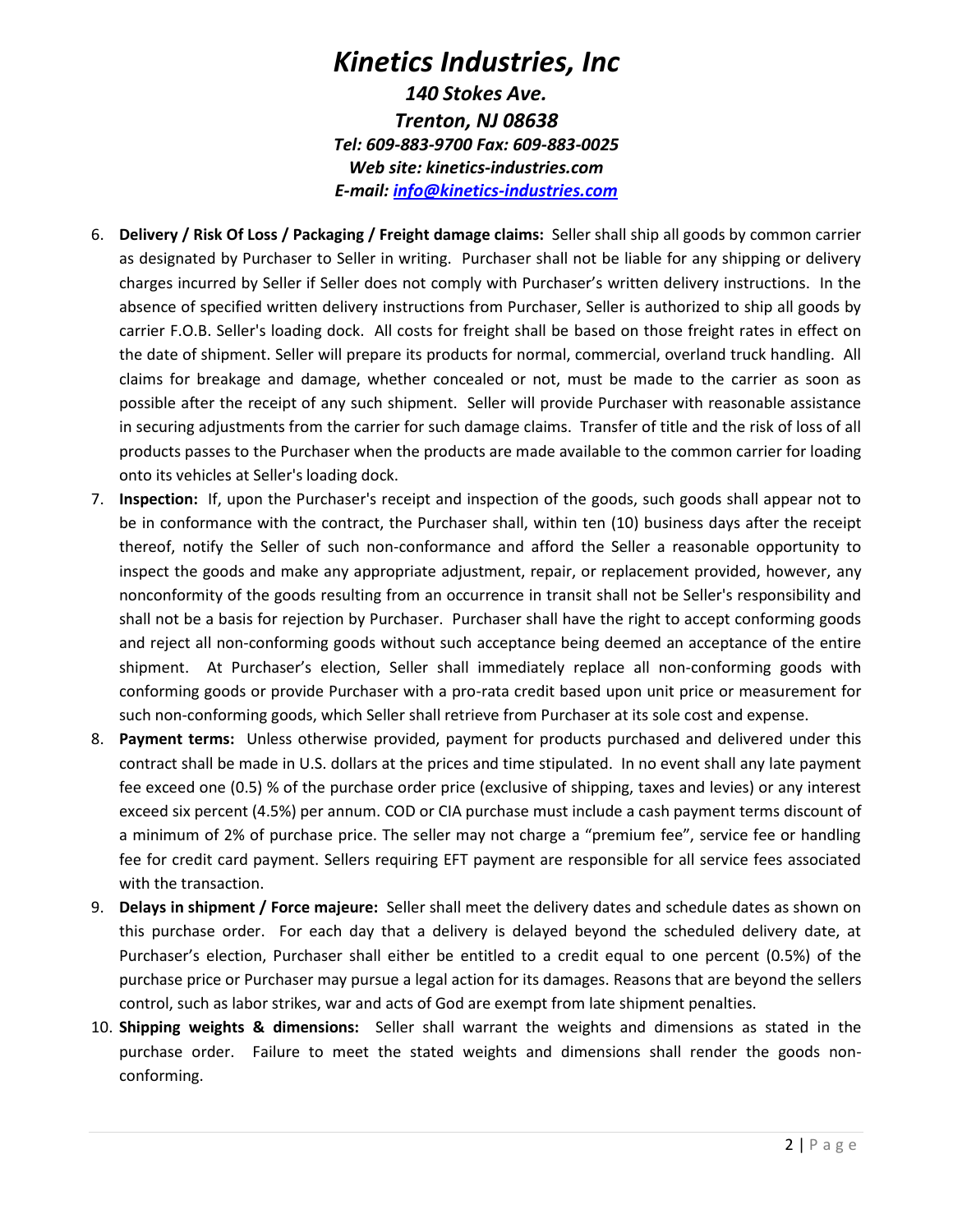#### *Kinetics Industries, Inc 140 Stokes Ave. Trenton, NJ 08638 Tel: 609-883-9700 Fax: 609-883-0025 Web site: kinetics-industries.com E-mail: info@kinetics-industries.com*

- 11. **Kinetics Industries Inc. technical data, tools., fixtures, dies, jigs & molds:** All of Purchaser's designs, plans, drawings and technical data as furnished by Purchaser to the Seller, if any, are and shall remain the property of Purchaser. Purchaser retains any and all patent, trade secret, copyright, and other proprietary rights, including exclusive rights as to use and/or manufacture and/or sale. Prints and drawings are to be reviewed only by authorized personnel of the Seller. Purchaser does not convey any permission to show, reproduce or manufacture materials shown on such designs, plans or drawings. If requested by Purchaser, Seller shall execute and deliver a confidentiality agreement to Purchaser in form and substance satisfactory to Purchaser. The absence of such confidentially agreement, however, shall in no way relieve Seller of its obligations hereunder to hold the information specified herein in strict confidence. Title shall remain in Purchaser to all tools, fixtures, dies, jigs, molds and/or similar devices used by Seller in the manufacture of the products unless otherwise agreed in writing by and between Purchaser and Seller.
- 12. **Warranty:** Seller warrants to Purchaser that the products will be free from defects in design, material and workmanship and will conform to the specifications as stipulated in this contract. Purchaser shall not accept and hereby rejects all disclaimers of warranty, whether express or implied, made by Seller with respect to the products.
- 13. **Patent indemnity:**Seller shall conduct, at its own expense, the entire defense of any claim, suit or action alleging that, without further combination, the use or resale by Purchaser of the goods delivered hereunder directly infringes any United States patent, but only on the conditions that : (a) Purchaser received prompt written notice of such claim, suit or action and full opportunity and authority to assume the sole defense thereof, including settlement and appeals, and all information available to Purchaser for such defense; (b) said goods are made according to a specification or design, furnished by Seller or, if a process patent is involved, the process performed by the goods is recommended in writing by the Seller; and (c) the claim, suit or action is brought against Purchaser. Provided all the foregoing conditions have been met, Seller shall, at its own expense, either settle said claim, suit or action or shall pay all damages excluding consequential damages, and costs awarded by the court therein and, if the use or resale of such goods is finally enjoined, Seller shall, at Seller's option, (i) procure for Purchaser the right to use or resell the goods, (ii) replace them with equivalent non-infringing goods, (iii) modify them so they become noninfringing but equivalent, or (iv) remove them and refund the purchase price. If a claim, suit or action is based on a design or specification furnished by Purchaser or on the performance of a process not recommended in writing by Seller, or on the use or sale of the goods delivered hereunder in combination with other goods not delivered to Purchaser by Seller, Purchaser shall indemnify and hold Seller harmless.
- 14. **Arbitration:** The parties agree that any dispute hereunder shall be resolved by binding arbitration in either Mercer or Burlington Counties, New Jersey before the American Arbitration Association pursuant to its rules for commercial arbitration. The award of the arbitrators shall be final and judgment on such award may be entered in any court of competent jurisdiction.
- 15. **ACKNOWLEDGMENT OF ARBITRATION**. The seller understands that this agreement contains an agreement to arbitrate. After signing this document or acceptance of the purchase order, the seller